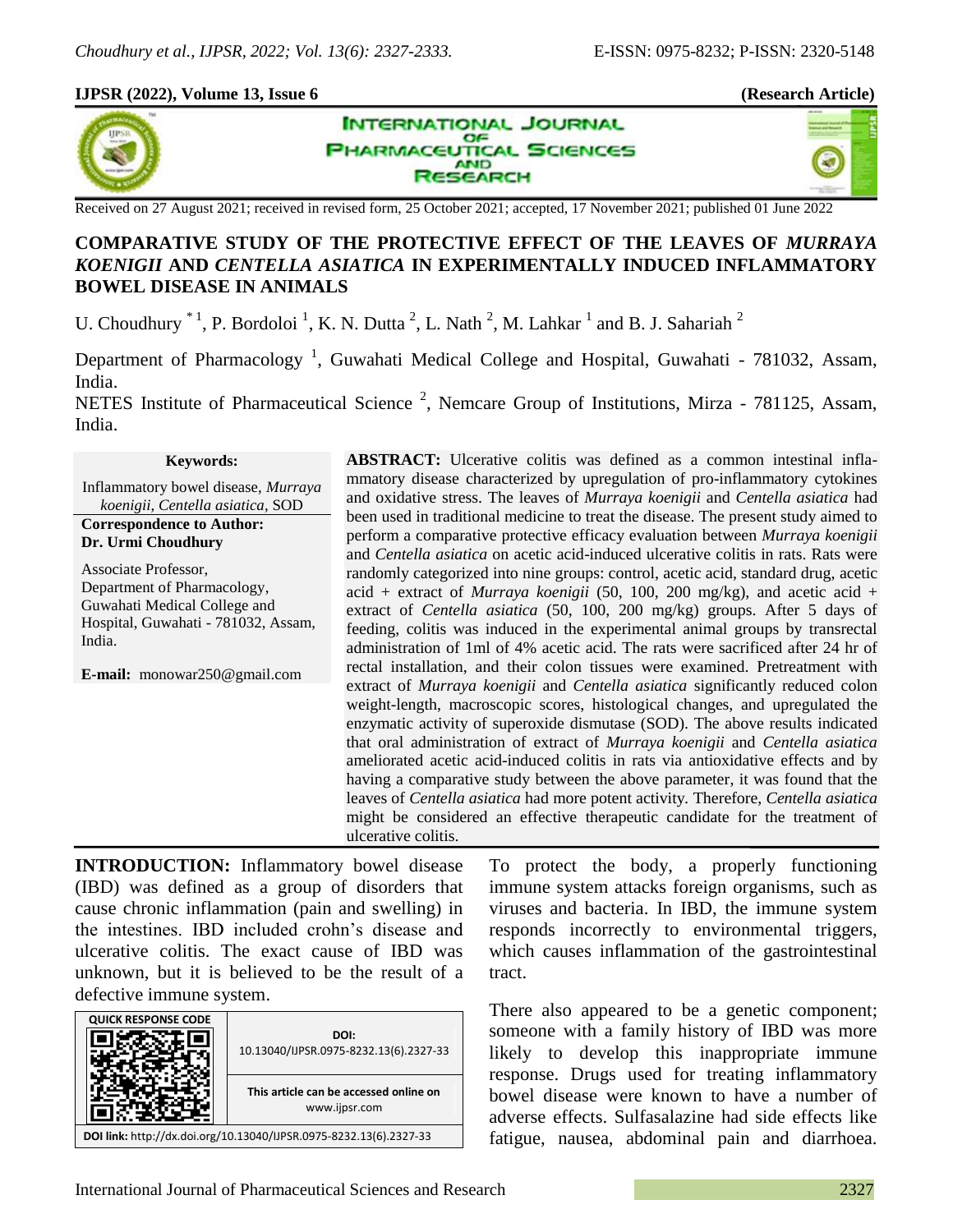Glucocorticoids induced peptic ulcers and upper gastrointestinal bleeding when given in combination with NSAIDs. Thioguanine caused severe gastrointestinal side effects, including gastrointestinal complaints, hepatotoxicity, and pancreatitis. Nodular regenerative hyperplasia (NRH) is an important side effect of thiopurine therapy, especially in men with Crohn's disease after ileocecal resection, which may finally result in portal hypertension. A major concern of methotrexate therapy in IBD besides myelosuppression and pulmonary fibrosis is hepatotoxicity. Besides renal dysfunction, tremor, hirsutism, hypertension, and gum hyperplasia. Cyclosporine may cause diarrhoea nausea, vomiting, and hepatotoxicity $<sup>1</sup>$ .</sup>

Biological agents such as infliximab, adalimumab, certolizumab, natalizumab and or those that have extended the therapeutic management of inflammatory bowel disease but these drugs also have a number of side effects which includes opportunistic infections, malignancies, and miscellaneous complications like injection/infusion reactions and autoimmunity and contra-indications, such as heart failure and acute infectious diseases  $2$ .

The worldwide trend towards utilizing natural plant remedies has created an enormous need for information about the properties and uses of medicinal plants. The Indian Traditional Medicine like Ayurvedic, Siddha and Unani are predominantly based on the use of plant materials. Herbal drugs have gained importance and popularity in recent years because of their safety, efficacy, and cost-effectiveness. *Murraya koenigii*, also called a curry leaf, is a deciduous aromatic shrub with a strong smell growing up to 3-5 m tall with a trunk up to 40 cm in diameter. The aromatic leaves are pinnate with 15-25 leaflets, each leaflet about 2-4cm long and 1-2 cm broad. The flowers are small, white, and fragrant, which produce small shiny-black berries containing a single, large viable seed that turns purplish-black when ripe  $3, 4, 5$ . *Murraya koenigii* has numerous medicinal properties. The extract of leaves, roots, and bark can induce digestion, flatulence, or as an antiemetic. The decoction of leaves helps reduce fever. Root juice is used for renal pains. The leaves and roots can be anthelmintic, analgesic, cure for piles, and reduce inflammation and itching. Raw

green leaf juice is used to cure dysentery, and the paste prepared by boiling with milk has good application prospects for curing poisonous bites  $6, 7$ , <sup>8</sup>. Centella asiatica (CA) is a clonal, perennial herbaceous creeper that belongs to the family Umbelliferae (Apiaceae) and is found throughout India, mainly in moist places up to an altitude of 1800 m. It is a tasteless and odourless plant that thrives in and around water. It has small fan-shaped green leaves with white or light purple-to-pink or white flowers  $4, 9, 10, 11$ . The whole plant is used for medicinal purposes. It is mainly used as a blood purifier, treating high blood pressure, enhancing memory and promoting longevity, revitalizing the nerves and brain cells, wound healing, antimicrobial, cytotoxic and antioxidant property  $12$ , 13, 14 .

Several drugs are available to treat inflammatory bowel disease, but these drugs have shown the incidence of adverse effects, drug interaction, and relapses during clinical evaluation. The search for the most appropriate drug to manage this condition continues and has also been extended to herbal drugs searching for new and novel molecules because of their minimal side effects and costeffectiveness. The study aims to perform a comparative evaluation between different concentrations of *Centella asiatica* and *Murraya koenigii* in acetic acid-induced inflammatory bowel disease in albino rats.

# **MATERIALS AND METHODS:**

**Collection of Plant Material:** The two plants species *Centella asiatica* and *Murraya koenigii* used in the study were purchased from the local market. The plant specimen was identified and authenticated in the Department of Pharmacognosy of NIPS, Mirza. The aerial part of the *Murraya koenigii* and *Centella asiatica* was dried in the shade and crushed to fine powder separately. The extraction of the plant was done with ethanol by using the Soxhlet apparatus. The extract was then cooled, dried, and concentrated. The dried extract was dissolved in saline before use.

**Animal Husbandry and Maintenance:** 45 numbers of healthy adult Swiss strain albino rats (weighing 210-250 g, aged between 5-8 weeks, of either sex) were obtained from the certified vendor and housed at the animal house facility of NIPS,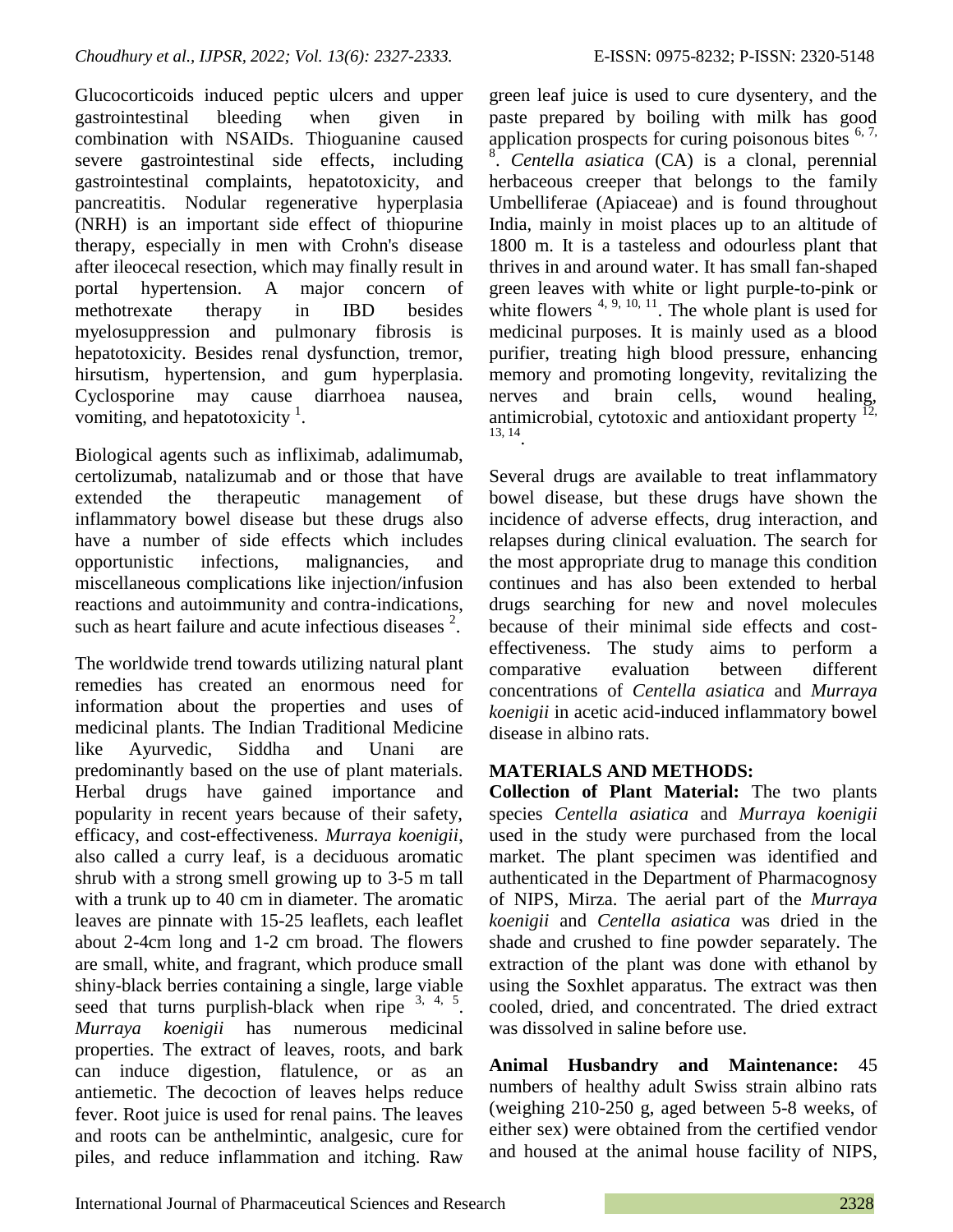Mirza. The animals were placed in polypropylene cages with free access to a standard laboratory diet (Pranav Agro Industries limited, Sangli, Maharastra, India) and provided water *ad libitum*. Each individual animal was clinically examined upon arrival.

Animals were grouped and housed in an environmentally-controlled room with a temperature of 22  $\pm$  3 °C and 40-70 % relative humidity with a 12-hr light/dark cycle and ventilation of 15-21 air changes / h for an acclimatization period of 7 days to laboratory conditions before the beginning of the experiment to adjust the new environment and to overcome stress incurred during their transit. Only healthy animals were assigned for study <sup>15</sup>.

**Ethical Review:** The study was undertaken with due approval from the Institutional Animal Ethics Committee bearing the approval number: 11/GMCH/CPCSEA/351.

**Acute Toxicity Study:** The acute toxicity study for determination of LD50 was done using different doses of *Centella asiatica* and *Murraya koenigii* methanolic extracts.

Both the extract were found to be non-toxic and suitable for further study and caused no mortality up to the dose of 200 mg/kg  $^{14}$ .

**Grouping of Animals:** A total of 45 animals were taken and divided into five groups. Group: I, II, III, IV, and V. Group IV was subdivided into three subgroups IVa, IVb, IVc, and group V was subdivided into three subgroups Va, Vb, Vc.

**Group I:** Control group (normal saline orally for 5 days).

**Group II:** Control colitis group (normal saline orally for 5 days).

**Group III:** Standard drug group (Sulfasalazine 360 mg/kg orally for 5 days.).

**Group IVa:** Test group 1 (*Centella asiatica* ethanolic extract 50mg/kg orally for 5 days).

**Group IVb:** Test group 2 (*Centella asiatica* ethanolic extract 100mg/kg orally for 5 days).

**Group IVc:** Test group 3 (*Centella asiatica* ethanolic extract 200mg/kg orally for 5 days).

**Group Va:** Test group 4 (*Murraya koenigii* ethanolic extract 50mg/kg orally for 5 days).

**Group Vb:** Test group 5 (*Murraya koenigii* ethanolic extract 100mg/kg orally for 5 days).

**Group Vc:** Test group 6 (*Murraya koenigii* ethanolic extract 200mg/kg orally for 5 days).

**Induction of Colitis:** Colitis was induced in the experimental animals using acetic acid at a 4% v/v. After 5 days of feeding, colitis was induced in the experimental animal groups II, III, IVa, IVb, IVc, Va, Vb and Vc by transrectal administration of 1ml of 4% acetic acid under low dose ether anaesthesia after overnight fasting. Animals were maintained in head-down position for 30 seconds to prevent leakage. Colitis was assessed after 48 hours of induction.

**Assessment of Colon Weight-to-Length Ratio:**  Rats were euthanized on day 8 by cervical dislocation under anaesthesia with 50 mg/kg pentobarbitone (i.p.). Rats were dissected, and their colons were dissected out, opened longitudinally, and rinsed gently under running water to remove the faeces. Colons were placed on nonabsorbent surfaces, and weight-to-length ratios were blindly assessed.

**Macroscopic Assessment of Colonic Damage:**  Macroscopically visible injuries such as thickening, shortening, hyperemia, and necrosis were blindly scored from 0-100% based on increasing order of severity as described by Ballester *et al.* <sup>16</sup> and Motavallian-Naeini *et al* <sup>17</sup>.

**Microscopic Assessment of Colonic Damage:**  Samples of the distal colons were fixed immediately in 10% formaldehyde, embedded in liquid paraffin, cut into transverse sections of 5 μm thick using Microtome (Leica Biosystems), and then mounted on glass slides and stained with haematoxylin and eosin (H&E).

The scoring of induced colitis was determined by examining each specimen for the following features and allocating increasing points according to the severity of the findings: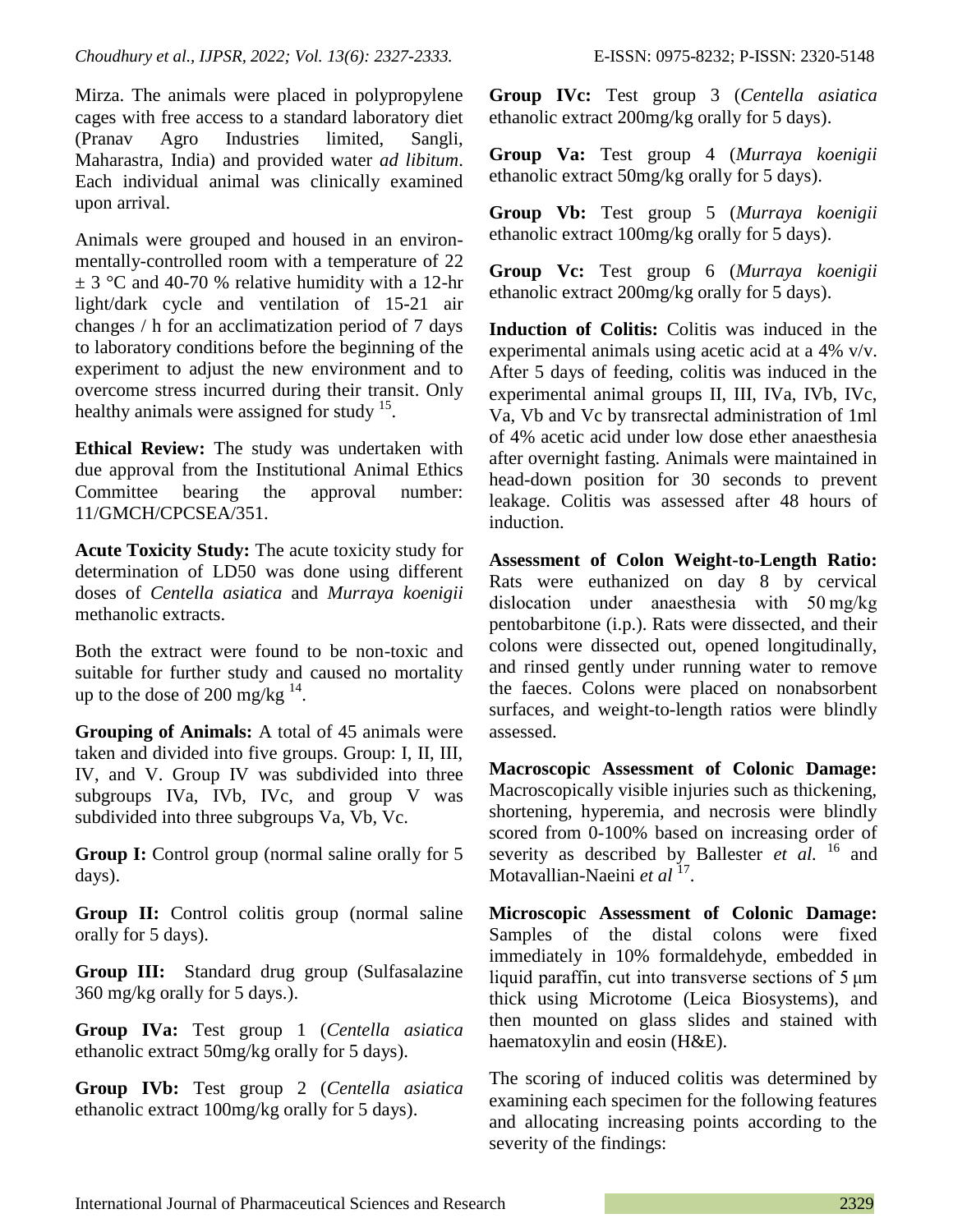a) Depth of necrosis: none  $= 0$ ; mucosal  $= 1$ ; mucosal and submucosal  $= 2$ ; mucosal, submucosal and muscularis propria  $=$  3; full thickness  $=$  4.

b) Extent of necrosis: none  $= 0$ ; small area  $= 1$ ; moderate area  $= 2$ ; large area  $= 3$ ; extensive  $= 4$ .

c) Degree of inflammation: none = 0; minimal = 1; mild = 2; moderate = 3; severe = 4.

d) Extent of inflammation: none = 0; mucosal = 1; mucosal and submucosal = 2; mucosal, submucosal, and muscularis propria = 3; full thickness  $= 4$ .

e) Fibrosis: none = 0; mucosal = 1; mucosal and submucosal = 2; mucosal, submucosal and muscularis propria  $= 3$ ; full thickness  $= 4$ .

**Assessment of Antioxidant Enzymes in the Colon:** Colons were homogenized using a glass tissue homogenizer (Dounce Tissue Grinder) on ice-cold Tris-HCl buffer (0.01 M, pH7.4) to give a 10% homogenate which was used for assays of superoxide dismutase activity in the colons as described below.

**Superoxide Dismutase (SOD):** Activity of SOD in the colon was determined as described by Misra and Fridovich (1972) with a slight modification. Briefly, 750 μl ethanol (96% v/v) and 150 μl of icecold chloroform were added to 500 μl of the tissue homogenate and centrifuged at 2000 rpm for 20 min at 25°C. To 500 μl of the supernatant, 500 μl EDTA (0.6mM) and 1 ml carbonate bicarbonate buffer (0.1 M, pH10.2) were added. The reaction was initiated by the addition of 50 μl of adrenaline (1.3 mM). Absorbance was measured against a blank conc. at 480 nm using Shimadzu ultravioletvisible spectrophotometer.

Percentage inhibition of autoxidation of adrenaline was calculated using the formula:

Percentage inhibition = Absorbance test – Absorbance blank / Absorbance test  $\times$  100

The enzyme activity was expressed as a unit per mg protein. One unit of the enzyme activity was defined as the amount of enzyme that inhibits the autooxidation of adrenaline by 50% at 25°C.

Unit of SOD activity/mg protein = % inhibition /  $50 \times$  weight of protein  $\times$  100

**Statistical Analysis:** Results are presented as mean ± SEM (Standard error of the mean). Significant differences between the groups were analyzed using one-way analysis of variance (ANOVA) followed by Dunnet t-test, P<0.05 was considered statistically significant.

#### **RESULTS:**

**Effect of Ethanolic Extract of** *Centella asiatica* **and** *Murraya koenigii* **on Colon Weight-to-length Ratio of Acetic acid-induced Colitis Rats:**  Increase in inflammatory cell infiltration, vascular permeability, and oedema of the colon contribute to the increase in weight/length ratio of the colon. The saline control rats had a mean colon weight/length ratio of  $0.06 \pm 0.006$  g/cm, significantly increasing to  $0.723 \pm 0.04$  in the acetic acid control rats (Fig. **1**. Sulfasalazine reduced this mean colon weight/length ratio to  $0.34 \pm 0.02$  g/cm compared to acetic acid control rats. The extract of *Centella asiatica* significantly reduced the mean colon weight/length ratio to 0.457  $\pm$  0.012 and 0.427  $\pm$ 0.012 g/cm, respectively, at doses 100 and 200 mg/kg and insignificantly  $0.62 \pm 0.012$  at 50 mg/kg. Similarly, extract of *Murraya koenigii*  reduced the mean colon weight/length ratio to  $0.427 \pm 0.009$  and  $0.387 \pm 0.007$  g/cm, respectively, at doses 100 and 200 mg/kg and insignificantly  $0.52 \pm 0.012$  at 50 mg/kg.



*CENTELLA ASIATICA* **AND** *MURRAYA KOENIGII* **ON COLON WEIGHT/LENGTH RATIO OF ACETIC ACID-INDUCED COLITIS RATS**. Results were presented as mean ± SEM. \*\*\*P < 0:0001 (acetic acid control *vs*. saline control); ∗∗P < 0:01 and ns not significant (acetic acid control *vs*. treatment group) using t test.

**Effect of Ethanolic Extract of** *Centella asiatica* **and** *Murraya koenigii* **on Macroscopic Score of Colons of Acetic acid-induced Colitis Rats:** The saline control rats did not show any sign of colitis

International Journal of Pharmaceutical Sciences and Research 2330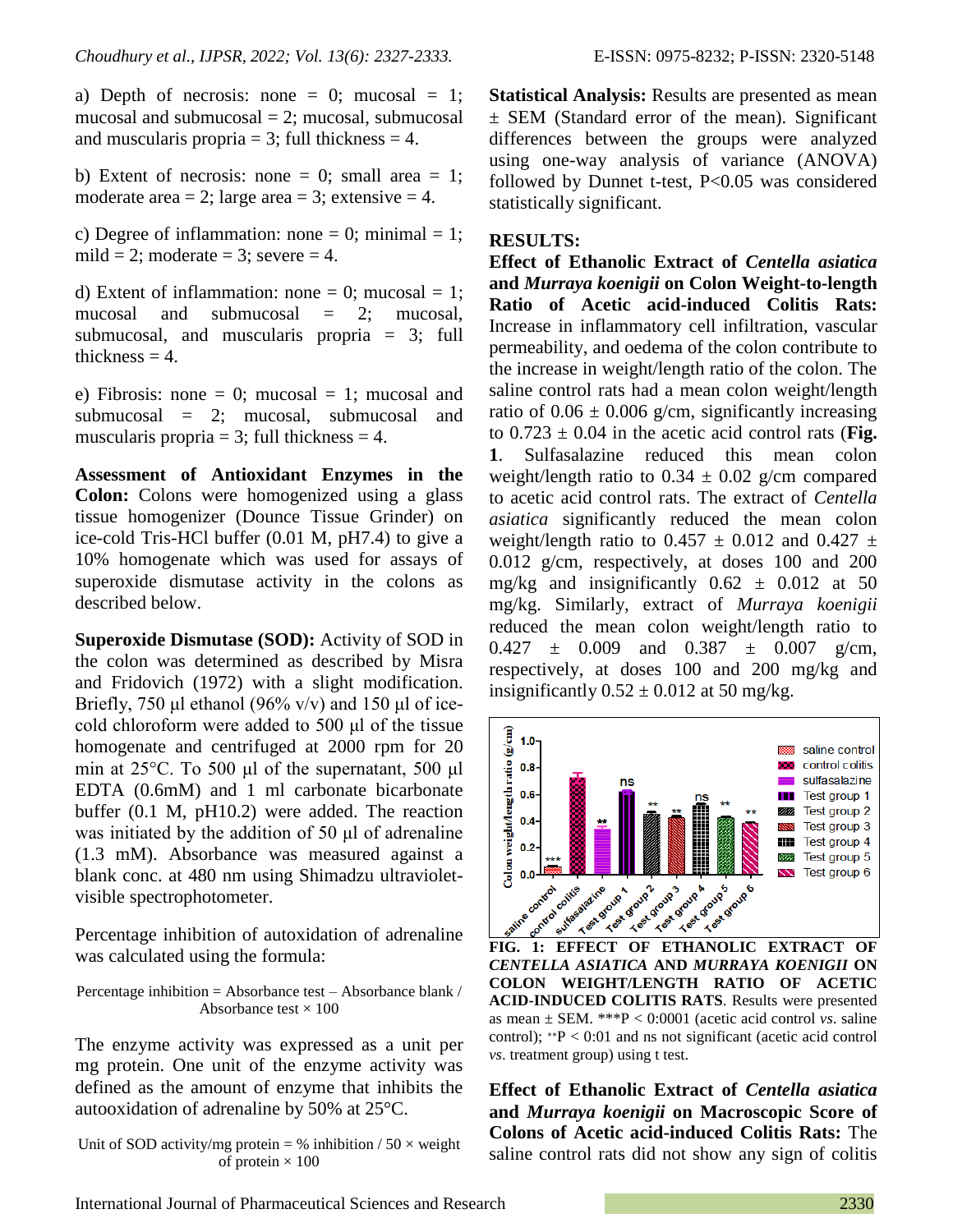**Fig. 2**. Intrarectal administration of acetic acid evoked a colonic inflammation characterized by increased neutrophil infiltration, massive necrosis of mucosal and submucosal layers, submucosal ulceration, increase in vascular dilation, and oedema **Fig. 2**. In contrast to the disease control rats, sulfasalazine-treated rats showed mild colonic inflammation with less infiltration and ulceration. Similarly, rats treated with extract of *Centella asiatica* exhibited moderate colonic inflammation with less infiltration and ulceration respectively, for 50–200 mgkg-1, and the group treated with extract of *Murraya koenigii* also exhibited less colonic inflammation with less infiltration and ulceration respectively, for 50–200 mgkg-1 respectively.



*CENTELLA ASIATICA* **AND** *MURRAYA KOENIGII* **ON MACROSCOPIC SCORE OF COLONS OF ACETIC ACID-INDUCED COLITIS RATS.** Results were presented as mean  $\pm$  SEM. ns means not significant (acetic acid control *vs*. saline control); \*\*P < 0:01(acetic acid control vs. treatment group) using t test.

**Effect of Ethanolic Extract of** *Centella asiatica* **and** *Murraya koenigii* **on Colon Histopathology of Acetic acid-induced Colitis Rats:** Colons of saline control rats exhibited no observable histopathological changes **Fig. 3.** Conversely, colons of acetic acid control rats showed necrosis and abscesses in the colonic mucosa with infiltration of inflammatory cells into the submucosa **Fig. 3**. Treatment of rats with sulfasalazine significantly prevented the colonic injury marked by mild infiltration and abscesses. Rats colons treated with extract of *Centella asiatica* and *Murraya koenigii* exhibited reduced colonic inflammation, which was again marked by mild infiltration and abscesses in the mucosa. It was seen that epithelial cell loss and gross colonic injury were significantly reduced at doses 50-200 mgkg-1 for both the extract. On quantification, the mean histopathological score of the colons of saline control rats was  $0.0 \pm 0.0$ . In contrast to the saline control, colons of acetic acid control rats exhibited severe inflammation with a significant increase in the histopathological score of  $4.860 \pm 0.032$ . Sulfasalazine significantly reduced this mean score to 1.847 ± 0.069. The ethanolic extract of *Centella asiatica* lessened the acetic acid-induced colon damage. It significantly reduced inflammatory score to  $2.510 \pm 0.119$ ,  $2.227 \pm 0.066$  and  $2.653 \pm 0.066$ 0.163 at doses of 50, 100 and 200 mgkg-1, respectively. At the same time, ethanolic extract of *Murraya koenigii* also reduces the colon damage and reduces the inflammatory score to  $3.173 \pm$ 0.038, 3.197  $\pm$  0.032 and 3.103  $\pm$  0.054 at doses of 50, 100, and 200 mgkg-1, respectively.



*CENTELLA ASIATICA* **AND** *MURRAYA KOENIGII* **ON COLON HISTOPATHOLOGY OF ACETIC ACID-INDUCED COLITIS RATS.** NS means not significant (acetic acid control *vs.* saline control); ∗∗P < 0:01(acetic acid control *vs.* treatment group) using t-test.

## **Effect of Ethanolic Extract of** *Centella asiatica* **and** *Murraya koenigii* **on Activity of Superoxide Dismutase on Colons of Acetic acid-induced Colitis Rats:**

**Superoxide Dismutase:** The mean activity of superoxide dismutase (SOD) in the tissue of naïve animals was  $12.617 \pm 0.205$  U/mg proteins **Fig. 4.** Intrarectal administration of acetic acid significantly reduced the mean SOD activity (U/mg protein) in the tissue to  $2.303 \pm 0.097$  U/mg. Sulfasalazine significantly increased SOD activity (U/mg protein) to  $9.653 \pm 0.163$ . Similarly, treatment of rats with ethanolic extract of *Centella asiatica* significantly increased the mean SOD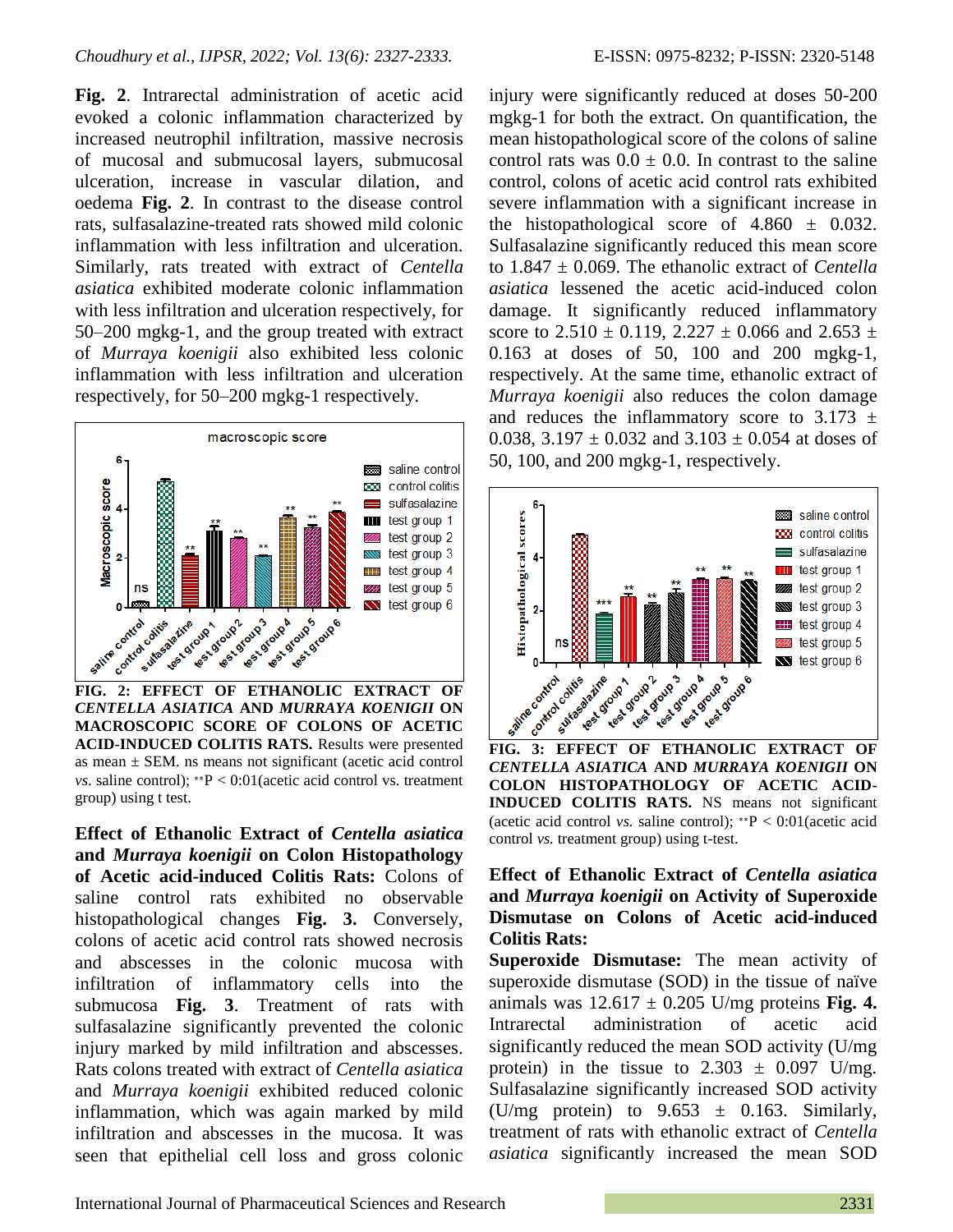activity (U/mg protein) to  $6.457 \pm 0.162$ ,  $7.073 \pm 1.073$ 0.079 and  $8.040 \pm 0.188$ , respectively, at doses 50, 100, and 200 mgkg-1 while treatment of rats with ethanolic extract of *Murraya koenigii* also significantly increased the mean SOD activity (U/mg protein) to  $5.667 \pm 0.232$ ,  $5.747 \pm 0.194$ , and  $6.520 \pm 0.224$ , respectively, at doses 50, 100, and 200 mgkg-1.



*CENTELLA ASIATICA* **AND** *MURRAYA KOENIGII* **ON ACTIVITY OF SUPEROXIDE DISMUTASE (SOD) ON COLONS OF ACETIC ACID-INDUCED COLITIS RATS**. NS means not significant (acetic acid control *vs.* saline control); ∗∗P < 0.01(acetic acid control *vs.* treatment group) using t-test.

**DISCUSSION:** The induction of ulcerative colitis by a low concentration of acetic acid was a wellrecognized model for the study of inflammatory bowel disease. Although the animal model might vary from human inflammatory bowel disease aetiologically, their pathophysiology and drug sensitivity were similar to humans. Some common colonic changes included ulceration of the mucosal layer, loss of weight, hemorrhage, rupture of colonic barrier, the release of inflammatory mediators like cytokines, arachidonic acid metabolites.

In the above study, it was observed that administration of acetic acid by intrarectal route significantly increased rats' colon weight/length ratio. This might be due to severe tissue oedema, necrosis, goblet cell hyperplasia, and inflammatory cell infiltration. Further, the macroscopic study of the intestinal content of animal treated with extract of *Centella asiatica* and *Murraya koenigii* showed that they had reduced leucocyte infiltration, dramatically attenuated histopathological alterations, and exerted anti-inflammatory and

anticolitic effects  $18$ . The extract inhibited the excessive loss of blood, which indicated the therapeutic success of potential antiulcerative agents<sup>19</sup>. Histopathological assessment revealed that treatment of rats with the extract of *Centella asiatica* and *Murraya koenigii* preserved the entire colonic mucosa and inhibited inflammatory cell infiltration, ulceration, erosions, necrosis, and hyperplasia caused by acetic acid when compared with acetic acid-induced colitis rats. This parameter indicated that the plant extract can protect the animal from inflammatory bowel disease.

It was also seen that in healthy rats, superoxide dismutase (SOD) played an important role of protective antioxidant enzymes. In ulcerative colitis, levels of SOD in colonic tissues become exhausted as a consequence of oxidative damage caused by the generation of free radicals. SOD protects the cells against ulcerative damage by mediating dismutation of superoxide anion and preventing lipid peroxidation. SOD also prevents leukocyte rolling and adhesion in colonic tissues  $20$ .

**CONCLUSION:** The present study's findings demonstrated the preventive ability of the extract of Centella asiatica and Murraya koenigii against acetic acid induced inflammatory bowel disease in Swiss albino rats, which suggested being a potentially effective therapeutic candidate for the treatment of UC.

It was also observed that the activity of SOD in the colons was increased. By comparing the above parameters, we can conclude that the extract of *Centella asiatica* is more effective in treating inflammatory bowel disease than *Murraya koenigii.* The results may be useful in future clinical trials of *Centella asiatica* leaves or its bioactive constituents as natural, safe, and effective treatment of patients with inflammatory bowel disease.

**ACKNOWLEDGEMENT:** The authors are thankful to Prof Mangala Lahkar, ex-HOD, Pharmacology of Gauhati Medical College and Hospital, Guwahati, and Dr. Bhargab Jyoti Sahariah, Principal, NETES Institute of Pharmaceutical Science, Mirza, for giving necessary permission to carry out the study.

**CONFLICT OF INTEREST:** All the authors declare that they have no conflict of interest.